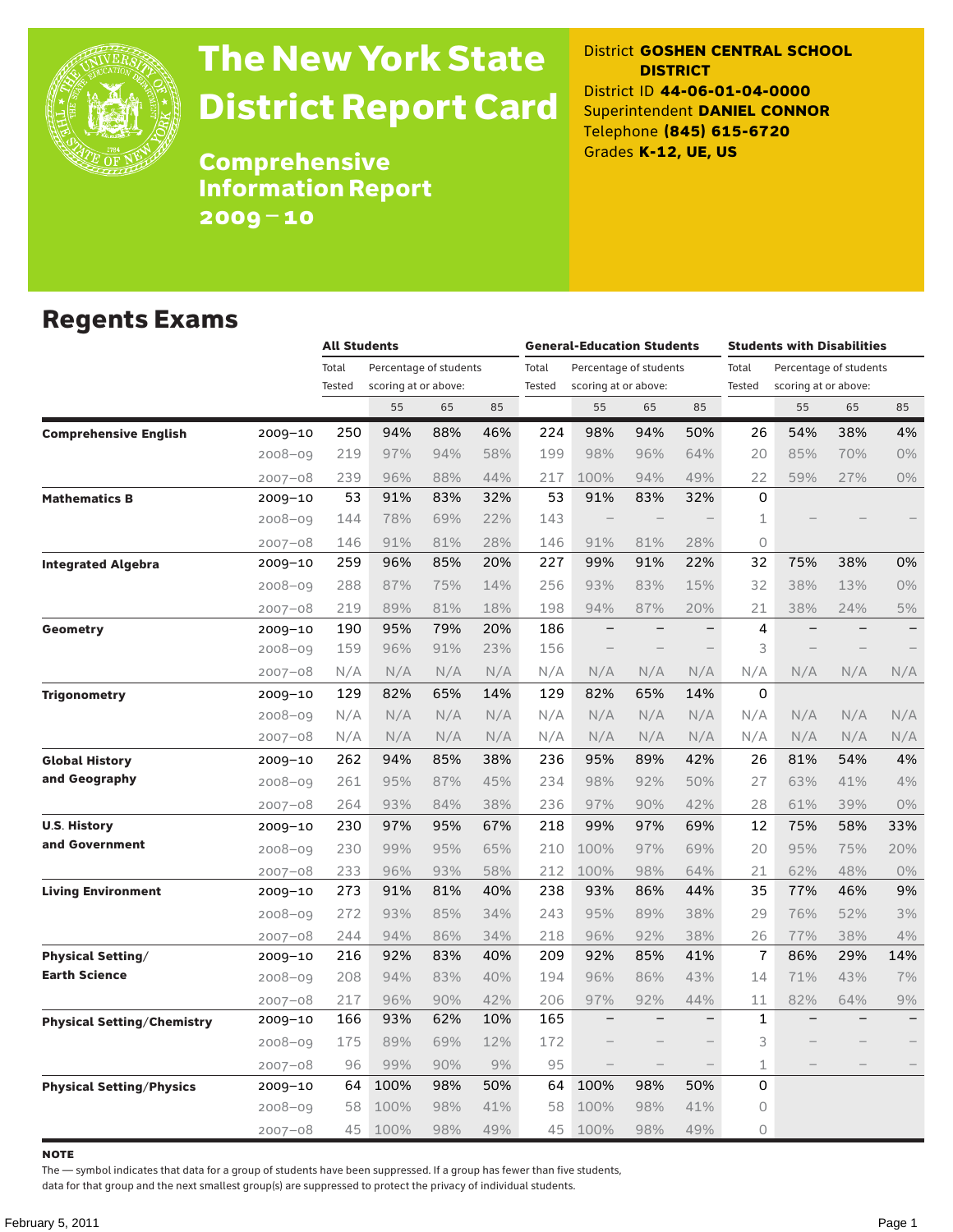### Regents Exams

|                              |             |                 | <b>All Students</b> |                                                |      |       |                             |                        |      | <b>General-Education Students Students with Disabilities</b> |                                                |    |    |  |
|------------------------------|-------------|-----------------|---------------------|------------------------------------------------|------|-------|-----------------------------|------------------------|------|--------------------------------------------------------------|------------------------------------------------|----|----|--|
|                              |             | Total<br>Tested |                     | Percentage of students<br>scoring at or above: |      | Total | Tested scoring at or above: | Percentage of students |      | Total<br>Tested                                              | Percentage of students<br>scoring at or above: |    |    |  |
|                              |             |                 | 55                  | 65                                             | 85   |       | 55                          | 65                     | 85   |                                                              | 55                                             | 65 | 85 |  |
| <b>Comprehensive French</b>  | $2009 - 10$ | 49              | 98%                 | 92%                                            | 63%  | 49    | 98%                         | 92%                    | 63%  | 0                                                            |                                                |    |    |  |
|                              | $2008 - 09$ | 64              | 98%                 | 98%                                            | 69%  | 64    | 98%                         | 98%                    | 69%  | $\Omega$                                                     |                                                |    |    |  |
|                              | $2007 - 08$ | 58              | 100%                | 98%                                            | 72%  | 57    |                             |                        |      | 1                                                            |                                                |    |    |  |
| <b>Comprehensive German</b>  | $2009 - 10$ | 0               |                     |                                                |      | 0     |                             |                        |      | 0                                                            |                                                |    |    |  |
|                              | $2008 - 09$ | 0               |                     |                                                |      | 0     |                             |                        |      | 0                                                            |                                                |    |    |  |
|                              | $2007 - 08$ | 0               |                     |                                                |      | 0     |                             |                        |      | 0                                                            |                                                |    |    |  |
| <b>Comprehensive Hebrew</b>  | $2009 - 10$ | 0               |                     |                                                |      | 0     |                             |                        |      | 0                                                            |                                                |    |    |  |
|                              | $2008 - 09$ | 0               |                     |                                                |      | 0     |                             |                        |      | $\Omega$                                                     |                                                |    |    |  |
|                              | $2007 - 08$ | 0               |                     |                                                |      | 0     |                             |                        |      | 0                                                            |                                                |    |    |  |
| <b>Comprehensive Italian</b> | $2009 - 10$ | 0               |                     |                                                |      | 0     |                             |                        |      | 0                                                            |                                                |    |    |  |
|                              | $2008 - 09$ | 0               |                     |                                                |      | 0     |                             |                        |      | $\Omega$                                                     |                                                |    |    |  |
|                              | $2007 - 08$ | 0               |                     |                                                |      | 0     |                             |                        |      | 0                                                            |                                                |    |    |  |
| <b>Comprehensive Latin</b>   | $2009 - 10$ | 14              | 100%                | 100%                                           | 79%  | 14    | 100%                        | 100%                   | 79%  | 0                                                            |                                                |    |    |  |
|                              | $2008 - 09$ | 8               | 100%                | 100%                                           | 100% | 8     | 100%                        | 100%                   | 100% | 0                                                            |                                                |    |    |  |
|                              | $2007 - 08$ | 4               |                     |                                                |      | 4     |                             |                        |      | 0                                                            |                                                |    |    |  |
| <b>Comprehensive Spanish</b> | $2009 - 10$ | 105             | 96%                 | 92%                                            | 52%  | 105   | 96%                         | 92%                    | 52%  | 0                                                            |                                                |    |    |  |
|                              | $2008 - 09$ | 128             | 98%                 | 97%                                            | 73%  | 125   |                             |                        |      | 3                                                            |                                                |    |    |  |
|                              | $2007 - 08$ | 92              | 98%                 | 96%                                            | 67%  | 92    | 98%                         | 96%                    | 67%  | 0                                                            |                                                |    |    |  |

#### **NOTE**

The — symbol indicates that data for a group of students have been suppressed. If a group has fewer than five students,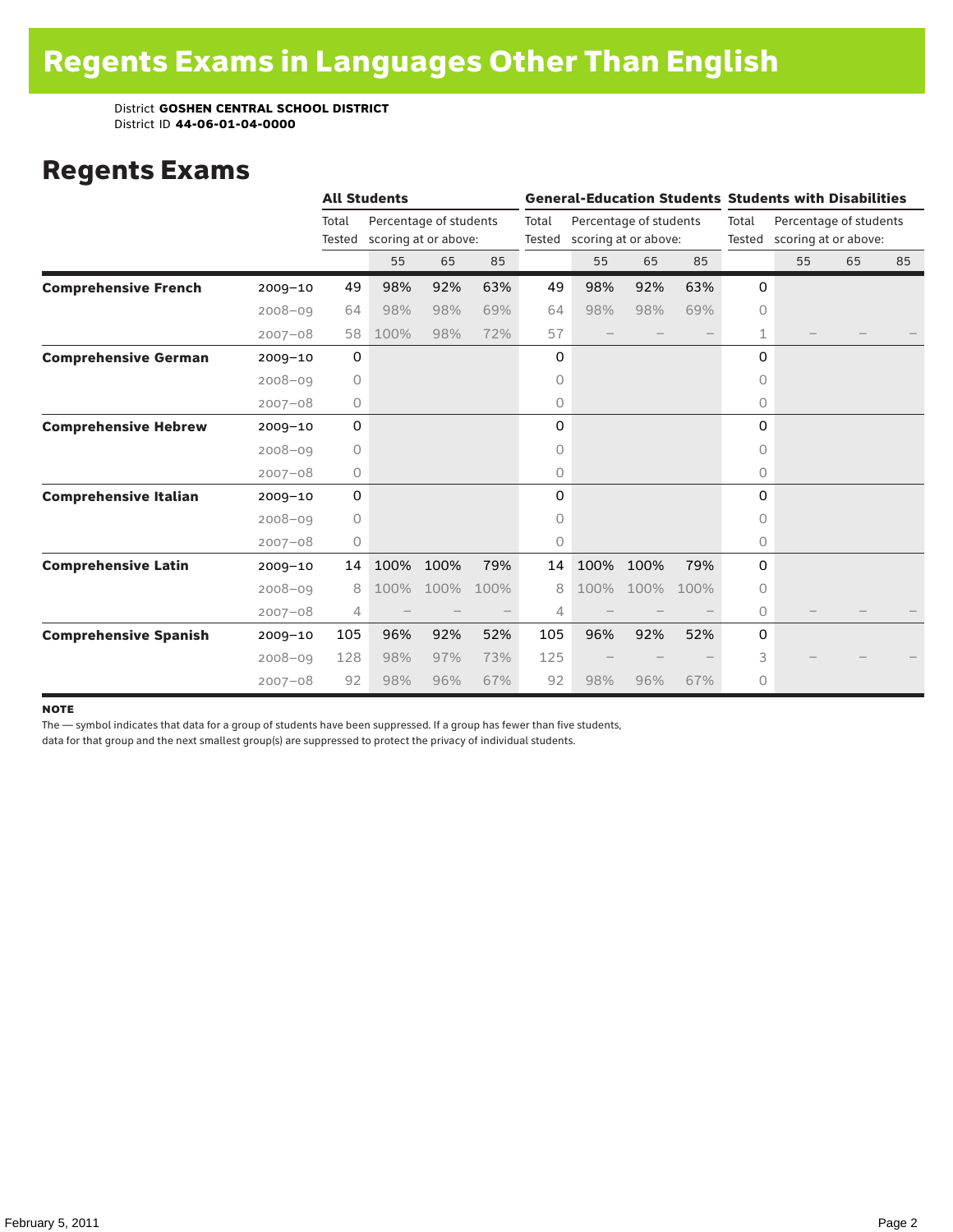## Regents Competency Tests

|                       |             | <b>All Students</b> |                  |                     |                  | <b>General-Education Students Students with Disabilities</b> |                  |  |  |
|-----------------------|-------------|---------------------|------------------|---------------------|------------------|--------------------------------------------------------------|------------------|--|--|
|                       |             | <b>Total Tested</b> | Percent Passing: | <b>Total Tested</b> | Percent Passing: | <b>Total Tested</b>                                          | Percent Passing: |  |  |
| <b>Mathematics</b>    | $2009 - 10$ | 17                  | 59%              | 0                   |                  | 17                                                           | 59%              |  |  |
|                       | $2008 - 09$ | 14                  | 71%              | 0                   |                  | 14                                                           | 71%              |  |  |
|                       | $2007 - 08$ | 22                  | 41%              | 0                   |                  | 22                                                           | 41%              |  |  |
| <b>Science</b>        | $2009 - 10$ | 8                   | 38%              | 0                   |                  | 8                                                            | 38%              |  |  |
|                       | $2008 - 09$ | 7                   | 71%              | 0                   |                  | 7                                                            | 71%              |  |  |
|                       | $2007 - 08$ | 8                   | 63%              | 0                   |                  | 8                                                            | 63%              |  |  |
| <b>Reading</b>        | 2009-10     | 13                  | 69%              | 0                   |                  | 13                                                           | 69%              |  |  |
|                       | $2008 - 09$ | 13                  | 69%              | 0                   |                  | 13                                                           | 69%              |  |  |
|                       | $2007 - 08$ | 5                   | 60%              | 0                   |                  | 5                                                            | 60%              |  |  |
| <b>Writing</b>        | $2009 - 10$ | 3                   |                  | 0                   |                  | 3                                                            |                  |  |  |
|                       | $2008 - 09$ | 5                   | 100%             | 0                   |                  | 5                                                            | 100%             |  |  |
|                       | $2007 - 08$ | 16                  | 88%              | 0                   |                  | 16                                                           | 88%              |  |  |
| <b>Global Studies</b> | $2009 - 10$ | 14                  | 29%              | 0                   |                  | 14                                                           | 29%              |  |  |
|                       | $2008 - 09$ | 21                  | 19%              | 0                   |                  | 21                                                           | 19%              |  |  |
|                       | $2007 - 08$ | 23                  | 22%              | 1                   |                  | 22                                                           |                  |  |  |
| <b>U.S. History</b>   | 2009-10     | 10                  | 10%              | 0                   |                  | 10                                                           | 10%              |  |  |
| and Government        | $2008 - 09$ | 6                   | 17%              | 0                   |                  | 6                                                            | 17%              |  |  |
|                       | $2007 - 08$ | 6                   | 17%              | 0                   |                  | 6                                                            | 17%              |  |  |

#### **NOTE**

The — symbol indicates that data for a group of students have been suppressed. If a group has fewer than five students,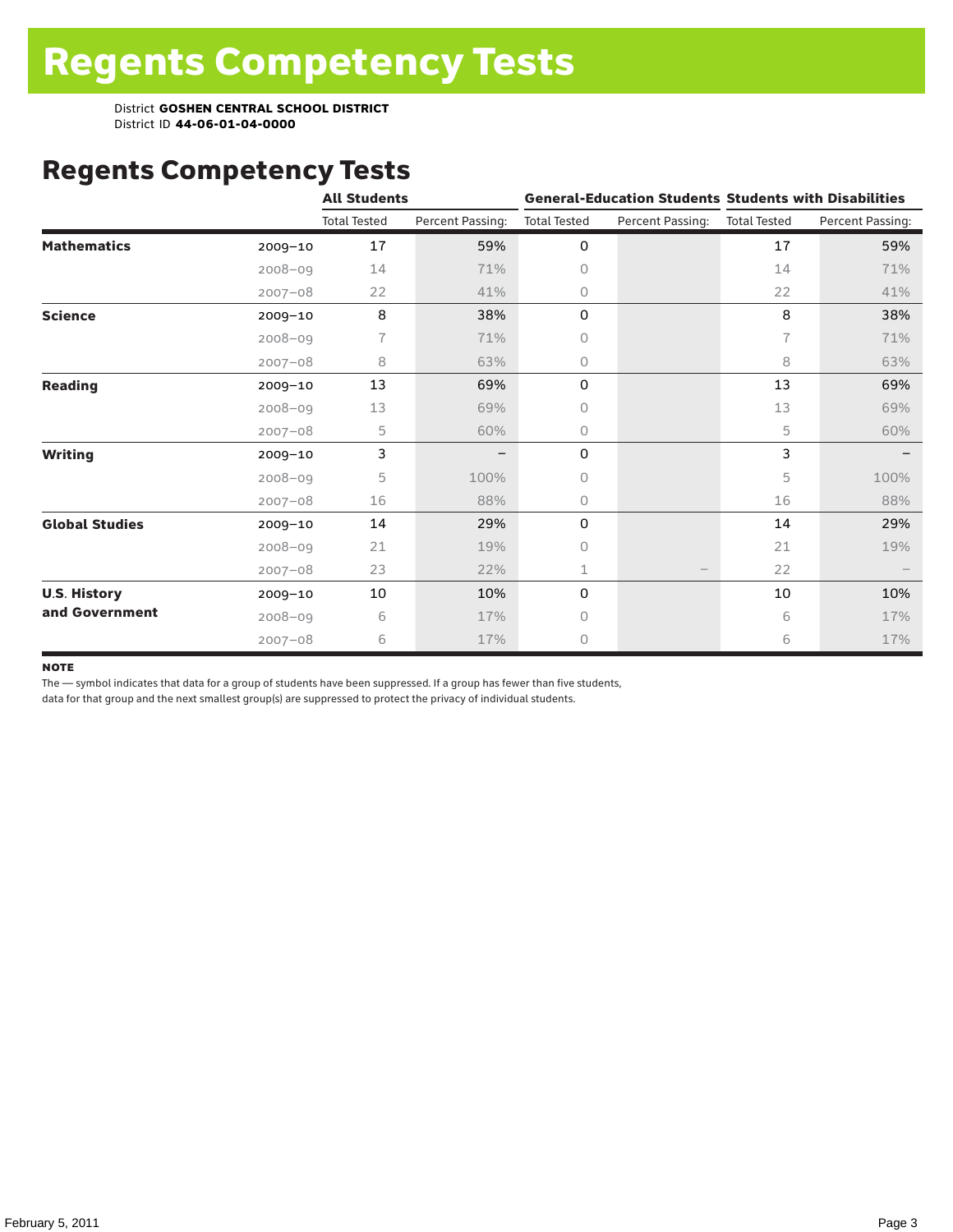## Second Language Proficiency Examinations

|                |             | <b>All Students</b> |                  |                     |                  | <b>General-Education Students Students with Disabilities</b> |                  |  |  |
|----------------|-------------|---------------------|------------------|---------------------|------------------|--------------------------------------------------------------|------------------|--|--|
|                |             | <b>Total Tested</b> | Percent Passing: | <b>Total Tested</b> | Percent Passing: | <b>Total Tested</b>                                          | Percent Passing: |  |  |
| <b>French</b>  | $2009 - 10$ | 69                  | 90%              | 69                  | 90%              | $\mathbf 0$                                                  |                  |  |  |
|                | $2008 - 09$ | 74                  | 97%              | 73                  |                  | 1                                                            |                  |  |  |
|                | $2007 - 08$ | 92                  | 91%              | 92                  | 91%              | 0                                                            |                  |  |  |
| German         | 2009-10     | $\mathbf 0$         |                  | 0                   |                  | 0                                                            |                  |  |  |
|                | $2008 - 09$ | 0                   |                  | 0                   |                  | 0                                                            |                  |  |  |
|                | $2007 - 08$ | 0                   |                  | 0                   |                  | $\circ$                                                      |                  |  |  |
| Italian        | $2009 - 10$ | 0                   |                  | 0                   |                  | 0                                                            |                  |  |  |
|                | $2008 - 09$ | 0                   |                  | 0                   |                  | 0                                                            |                  |  |  |
|                | $2007 - 08$ | 0                   |                  | 0                   |                  | 0                                                            |                  |  |  |
| Latin          | 2009-10     | 0                   |                  | 0                   |                  | 0                                                            |                  |  |  |
|                | $2008 - 09$ | 0                   |                  | 0                   |                  | 0                                                            |                  |  |  |
|                | $2007 - 08$ | 0                   |                  | 0                   |                  | 0                                                            |                  |  |  |
| <b>Spanish</b> | $2009 - 10$ | 119                 | 96%              | 115                 |                  | 4                                                            |                  |  |  |
|                | $2008 - 09$ | 128                 | 92%              | 126                 |                  | $\overline{2}$                                               |                  |  |  |
|                | $2007 - 08$ | 136                 | 91%              | 136                 | 91%              | 0                                                            |                  |  |  |

#### **NOTE**

The — symbol indicates that data for a group of students have been suppressed. If a group has fewer than five students,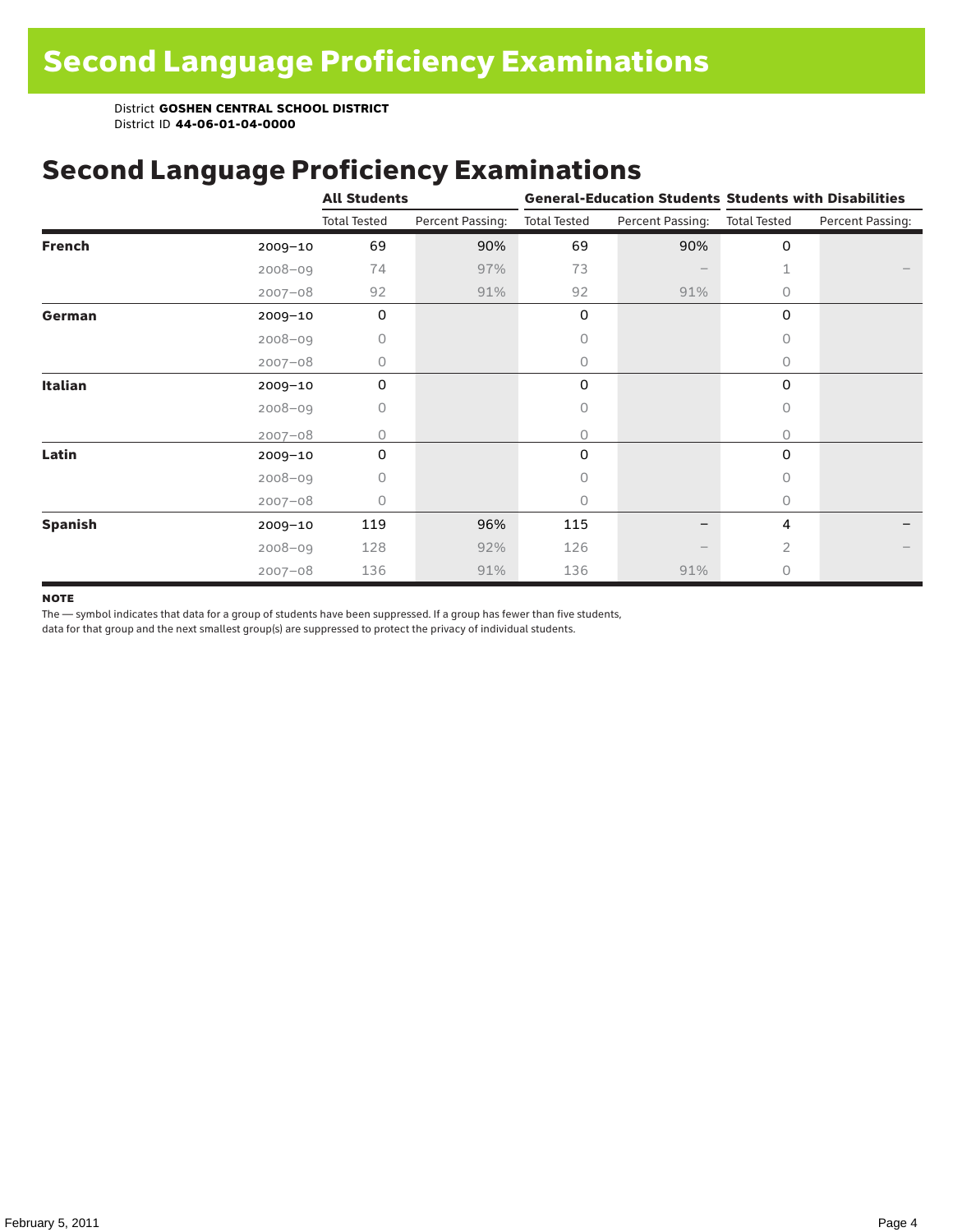### New York State English as a Second Language Achievement Test (NYSESLAT)

|                  |             | <b>All Students</b> |                                   |                             |     |       | <b>General-Education Students</b> |                                   |                             |     | <b>Students with Disabilities</b> |                |  |                                   |  |       |
|------------------|-------------|---------------------|-----------------------------------|-----------------------------|-----|-------|-----------------------------------|-----------------------------------|-----------------------------|-----|-----------------------------------|----------------|--|-----------------------------------|--|-------|
|                  |             | Total               |                                   | Percent of students scoring |     |       | Total                             |                                   | Percent of students scoring |     |                                   | Total          |  | Percent of students scoring       |  |       |
|                  |             |                     | Tested in each performance level: |                             |     |       |                                   | Tested in each performance level: |                             |     |                                   |                |  | Tested in each performance level: |  |       |
|                  |             |                     |                                   | Begin. Interm. Adv.         |     | Prof. |                                   |                                   | Begin. Interm. Adv.         |     | Prof.                             |                |  | Begin. Interm. Adv.               |  | Prof. |
| <b>Listening</b> | $2009 - 10$ | 32                  | 3%                                | 9%                          | 44% | 44%   | 31                                |                                   |                             |     | $\overline{\phantom{0}}$          | 1              |  |                                   |  |       |
| and Speaking     | $2008 - 09$ | 37                  | 3%                                | 19%                         | 43% | 35%   | 35                                |                                   |                             |     |                                   | $\overline{2}$ |  |                                   |  |       |
| (Grades K-1)     | $2007 - 08$ | 27                  | 0%                                | 7%                          | 48% | 44%   | 23                                |                                   |                             |     | $\qquad \qquad -$                 | 4              |  |                                   |  |       |
| <b>Reading</b>   | $2009 - 10$ | 32                  | 38%                               | 41%                         | 3%  | 19%   | 31                                |                                   |                             |     | $\qquad \qquad -$                 | 1              |  |                                   |  |       |
| and Writing      | $2008 - 09$ | 37                  | 24%                               | 30%                         | 14% | 32%   | 35                                |                                   |                             |     | $\overline{\phantom{0}}$          | $\overline{2}$ |  |                                   |  |       |
| $(Grades K-1)$   | $2007 - 08$ | 27                  | 30%                               | 52%                         | 15% | 4%    | 23                                |                                   |                             |     | $\qquad \qquad -$                 | 4              |  |                                   |  |       |
| <b>Listening</b> | $2009 - 10$ | 34                  | 0%                                | 3%                          | 12% | 85%   | 30                                |                                   |                             |     | $\overline{\phantom{0}}$          | 4              |  |                                   |  |       |
| and Speaking     | $2008 - 09$ | 31                  | 3%                                | 3%                          | 29% | 65%   | 30                                |                                   |                             |     |                                   | 1              |  |                                   |  |       |
| $(Grades 2-4)$   | $2007 - 08$ | 35                  | $0\%$                             | 3%                          | 37% | 60%   | 33                                |                                   |                             |     | $\qquad \qquad -$                 | $\overline{2}$ |  |                                   |  |       |
| <b>Reading</b>   | $2009 - 10$ | 34                  | 3%                                | 29%                         | 38% | 29%   | 30                                |                                   |                             |     | —                                 | 4              |  |                                   |  |       |
| and Writing      | $2008 - 09$ | 31                  | 3%                                | 19%                         | 55% | 23%   | 30                                |                                   |                             |     |                                   | $\mathbf{1}$   |  |                                   |  |       |
| $(Grades 2-4)$   | $2007 - 08$ | 35                  | 3%                                | 20%                         | 46% | 31%   | 33                                |                                   |                             |     |                                   | $\overline{2}$ |  |                                   |  |       |
| <b>Listening</b> | $2009 - 10$ | 11                  | 9%                                | 0%                          | 9%  | 82%   | 11                                | 9%                                | 0%                          | 9%  | 82%                               | 0              |  |                                   |  |       |
| and Speaking     | $2008 - 09$ | 14                  | 7%                                | 14%                         | 36% | 43%   | 12                                |                                   |                             |     |                                   | $\overline{2}$ |  |                                   |  |       |
| $(Grades 5-6)$   | $2007 - 08$ | 11                  | 18%                               | 9%                          | 55% | 18%   | 10                                |                                   |                             |     |                                   | $\mathbf 1$    |  |                                   |  |       |
| <b>Reading</b>   | $2009 - 10$ | 11                  | 0%                                | 18%                         | 9%  | 73%   | 11                                | 0%                                | 18%                         | 9%  | 73%                               | 0              |  |                                   |  |       |
| and Writing      | $2008 - 09$ | 14                  | 14%                               | 7%                          | 43% | 36%   | 12                                |                                   |                             |     |                                   | $\overline{2}$ |  |                                   |  |       |
| (Grades 5–6)     | $2007 - 08$ | 11                  | 27%                               | 0%                          | 64% | 9%    | 10                                |                                   |                             |     |                                   | 1              |  |                                   |  |       |
| <b>Listening</b> | $2009 - 10$ | 12                  | 25%                               | 0%                          | 33% | 42%   | 11                                |                                   |                             |     | $\overline{\phantom{0}}$          | 1              |  |                                   |  |       |
| and Speaking     | $2008 - 09$ | 11                  | 18%                               | 0%                          | 27% | 55%   | 10                                |                                   |                             |     |                                   | $1\,$          |  |                                   |  |       |
| (Grades $7-8$ )  | $2007 - 08$ | 13                  | $0\%$                             | 0%                          | 46% | 54%   | 12                                |                                   |                             |     | $\qquad \qquad -$                 | 1              |  |                                   |  |       |
| <b>Reading</b>   | $2009 - 10$ | 12                  | 25%                               | 42%                         | 17% | 17%   | 11                                |                                   |                             |     | $\overline{\phantom{0}}$          | $\mathbf{1}$   |  |                                   |  |       |
| and Writing      | $2008 - 09$ | 10                  | 30%                               | 20%                         | 20% | 30%   | 9                                 |                                   |                             |     |                                   | 1              |  |                                   |  |       |
| $(Grades 7-8)$   | $2007 - 08$ | 13                  | 8%                                | 54%                         | 15% | 23%   | 12                                |                                   |                             |     |                                   | 1              |  |                                   |  |       |
| Listening        | $2009 - 10$ | 14                  | 7%                                | 21%                         | 29% | 43%   | 13                                |                                   |                             |     | $\qquad \qquad -$                 | 1              |  |                                   |  |       |
| and Speaking     | $2008 - 09$ | 11                  | 0%                                | 27%                         | 9%  | 64%   | 10                                |                                   |                             |     |                                   | $1\,$          |  |                                   |  |       |
| $(Grades g-12)$  | $2007 - 08$ | 9                   | 44%                               | 22%                         | 11% | 22%   | 9                                 | 44%                               | 22%                         | 11% | 22%                               | $\circ$        |  |                                   |  |       |
| <b>Reading</b>   | $2009 - 10$ | 14                  | 21%                               | 43%                         | 21% | 14%   | 13                                |                                   |                             |     |                                   | 1              |  |                                   |  |       |
| and Writing      | $2008 - 09$ | 11                  | 18%                               | 36%                         | 27% | 18%   | 10                                |                                   |                             |     |                                   | 1              |  |                                   |  |       |
| $(Grades g-12)$  | $2007 - 08$ | 9                   | 56%                               | 22%                         | 11% | 11%   | 9                                 | 56%                               | 22%                         | 11% | 11%                               | 0              |  |                                   |  |       |

#### **NOTE**

The — symbol indicates that data for a group of students have been suppressed. If a group has fewer than five students,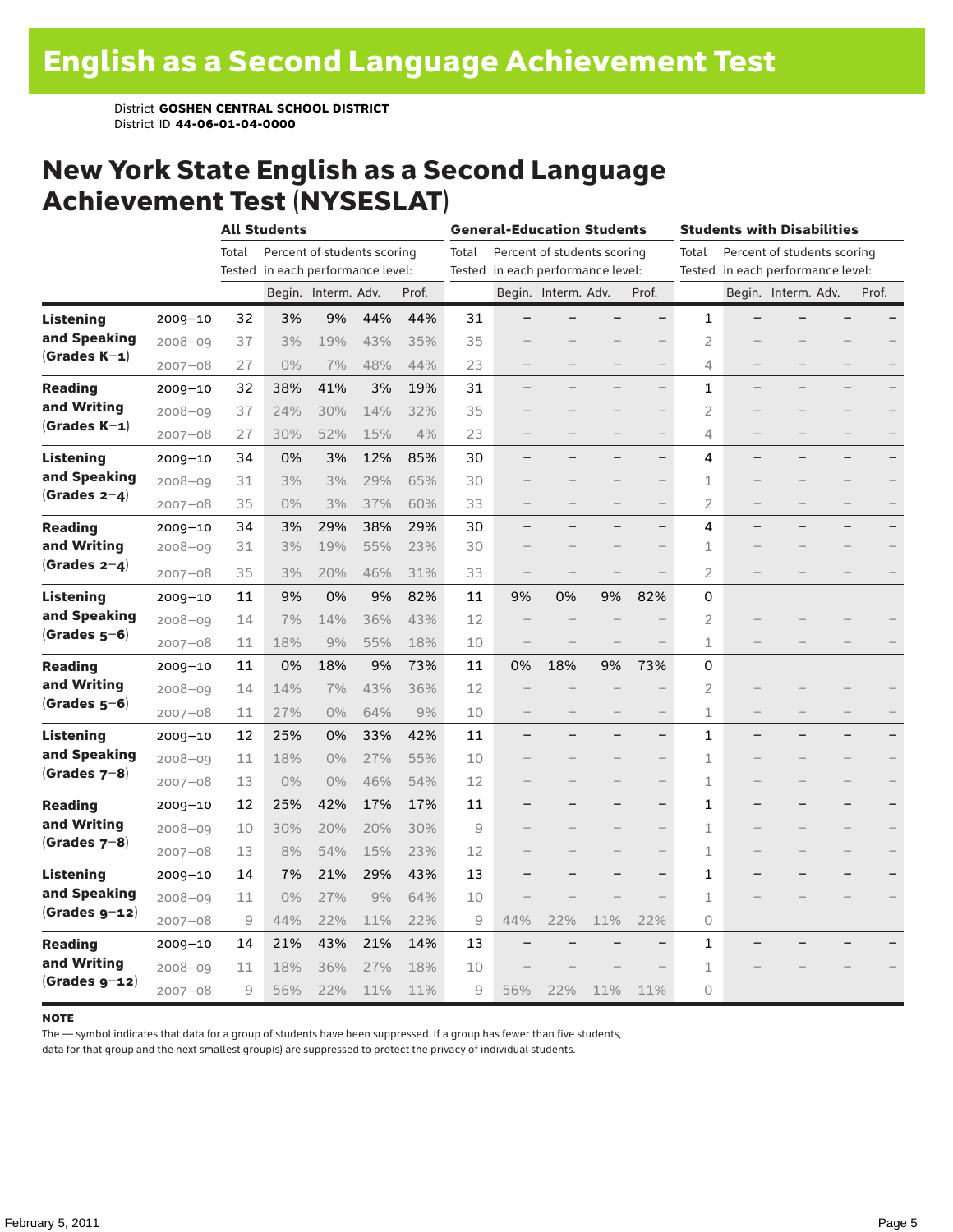### Statewide 2008–09 Results on the National Assessment of Educational Progress (NAEP)

|                            | % Below Basic | % Basic | % Proficient | % Advanced |  |
|----------------------------|---------------|---------|--------------|------------|--|
| <b>Grade 4 Reading</b>     | 29%           | 35%     | 27%          | 9%         |  |
| <b>Grade 8 Reading</b>     | 25%           | 41%     | 30%          | 3%         |  |
| <b>Grade 4 Mathematics</b> | 17%           | 43%     | 35%          | 5%         |  |
| <b>Grade 8 Mathematics</b> | 27%           | 39%     | 26%          | 8%         |  |

### Statewide 2008–09 NAEP Participation Rates for LEP Students and Students with Disabilities

|                                   | <b>Participation Rate</b> |
|-----------------------------------|---------------------------|
| <b>Grade 4 Reading</b>            |                           |
| Limited English Proficient        | 78%                       |
| <b>Students with Disabilities</b> | 69%                       |
| <b>Grade 8 Reading</b>            |                           |
| Limited English Proficient        | 53%                       |
| <b>Students with Disabilities</b> | 61%                       |
| <b>Grade 4 Mathematics</b>        |                           |
| Limited English Proficient        | 90%                       |
| <b>Students with Disabilities</b> | 88%                       |
| <b>Grade 8 Mathematics</b>        |                           |
| Limited English Proficient        | 80%                       |
| <b>Students with Disabilities</b> | 82%                       |

#### **NOTE**

The National Assessment of Educational Progress (NAEP), developed in 1969, is a nationally representative assessment of the performance of United States' students in mathematics, reading, science, writing, the arts, civics, economics, geography, and U.S. history. Teachers, principals, parents, policymakers, and researchers use NAEP results to assess progress and develop ways to improve education in the United States.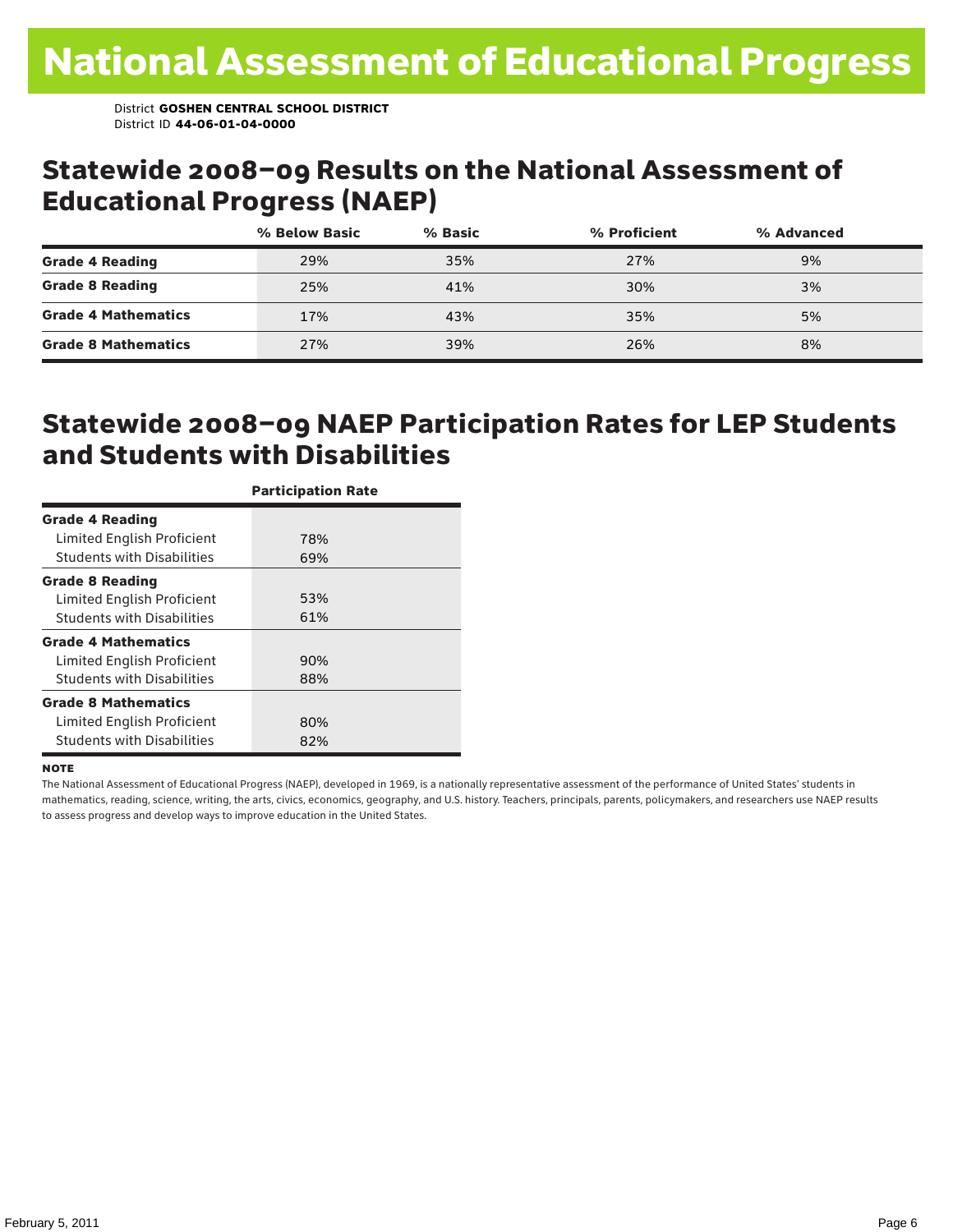## Elementary/Middle-Level Social Studies 2009–10

|                            | <b>All Students</b> |                                                    |     |     |     | <b>General-Education Students</b> |                                                    |    |     |     |       | <b>Students with Disabilities</b>                  |     |     |                |  |  |  |
|----------------------------|---------------------|----------------------------------------------------|-----|-----|-----|-----------------------------------|----------------------------------------------------|----|-----|-----|-------|----------------------------------------------------|-----|-----|----------------|--|--|--|
|                            | Total               | Percentage of students<br>Tested scoring at level: |     |     |     | Total                             | Percentage of students<br>Tested scoring at level: |    |     |     | Total | Percentage of students<br>Tested scoring at level: |     |     |                |  |  |  |
|                            |                     |                                                    |     | 3   | 4   |                                   |                                                    |    |     |     |       |                                                    |     |     | $\overline{4}$ |  |  |  |
| <b>Elementary</b><br>Level | 218                 | 6%                                                 | 5%  | 51% | 38% | 193                               | 3%                                                 | 4% | 52% | 42% | 25    | 36%                                                | 12% | 48% | 4%             |  |  |  |
| <b>Middle Level</b>        | 232                 | 1%                                                 | 12% | 48% | 39% | 207                               | 0%                                                 | 6% | 50% | 43% | 25    | 4%                                                 | 64% | 32% | 0%             |  |  |  |

### 2006 Total Cohort Performance on Regents Exams After Four Years

|                                        | <b>All Students</b>     |                                                    |     |     |  | <b>General-Education Students</b> |                                    |     |              |  | <b>Students with Disabilities</b>                      |           |     |              |  |  |
|----------------------------------------|-------------------------|----------------------------------------------------|-----|-----|--|-----------------------------------|------------------------------------|-----|--------------|--|--------------------------------------------------------|-----------|-----|--------------|--|--|
|                                        | Cohort<br>$\circ$<br>「四 | Percentage of<br>students scoring:<br>65-84 85-100 |     |     |  | Cohort<br>ō<br>띧                  | Percentage of<br>students scoring: |     |              |  | Cohort<br>Percentage of<br>S<br>문<br>students scoring: |           |     |              |  |  |
|                                        |                         | $55 - 64$                                          |     |     |  |                                   | $55 - 64$                          |     | 65-84 85-100 |  |                                                        | $55 - 64$ |     | 65-84 85-100 |  |  |
| <b>Global History</b><br>and Geography | 241                     | 2%                                                 | 46% | 41% |  | 211                               | 1%                                 | 47% | 46%          |  | 30                                                     | 7%        | 33% | 0%           |  |  |
| <b>U.S. History</b><br>and Government  | 241                     | 1%                                                 | 27% | 61% |  | 211                               | 1%                                 | 27% | 68%          |  | 30                                                     | 0%        | 27% | 10%          |  |  |
| <b>Science</b>                         | 241                     | 5%                                                 | 44% | 43% |  | 211                               | 2%                                 | 45% | 49%          |  | 30                                                     | 20%       | 33% | 3%           |  |  |

## New York State Alternate Assessments (NYSAA) 2009–10

| Total |   | Number of students scoring        |   |   |  |  |  |  |  |
|-------|---|-----------------------------------|---|---|--|--|--|--|--|
|       | 1 | 2                                 | 3 | 4 |  |  |  |  |  |
|       |   |                                   |   |   |  |  |  |  |  |
| 1     |   |                                   |   |   |  |  |  |  |  |
|       |   |                                   |   |   |  |  |  |  |  |
| 1     |   |                                   |   |   |  |  |  |  |  |
|       |   |                                   |   |   |  |  |  |  |  |
| 8     | 0 | $\mathcal{P}$                     | 4 | 2 |  |  |  |  |  |
| 8     | 1 | 2                                 | 1 | 4 |  |  |  |  |  |
| 8     | 0 | $\overline{2}$                    | 5 | 1 |  |  |  |  |  |
| 8     | U | 1                                 | 3 | 4 |  |  |  |  |  |
|       |   | AIL SLUUTIILS<br>Tested at Level: |   |   |  |  |  |  |  |

All C<sub>tude</sub>

The New York State Alternate Assessment (NYSAA) is for students with severe cognitive disabilities. Results for students taking the NYSAA in English language arts, mathematics, and science at the elementary and middle levels are available in the *Accountability and Overview Report* part of *The New York State Report Card*.

#### **NOTE**

The — symbol indicates that data for a group of students have been suppressed. If a group has fewer than five students, data for that group and the next smallest group(s) are suppressed to protect the privacy of individual students.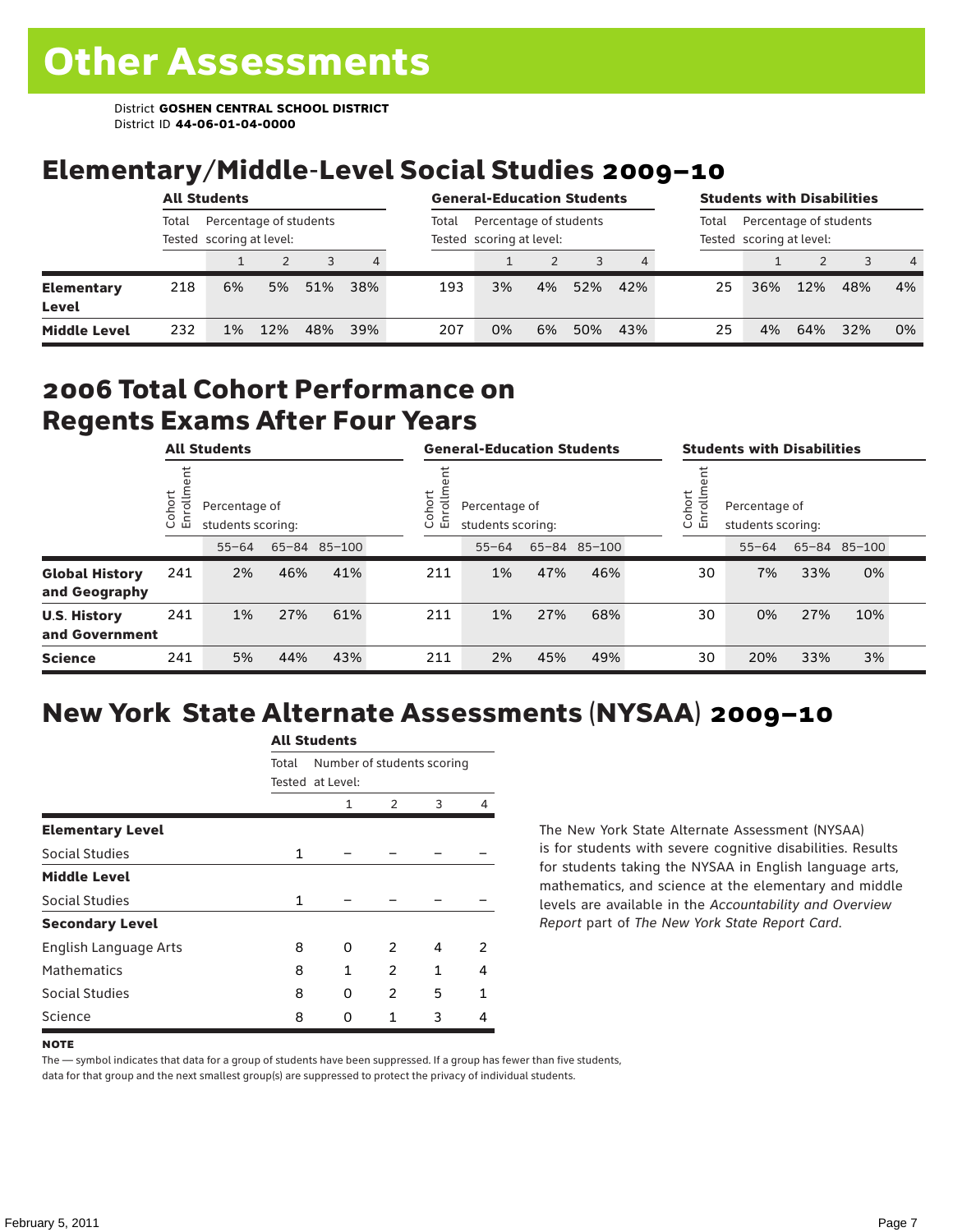## High School Completers

|                                    |             | <b>All Students</b>   |                            |                       | <b>General-Education Students</b> | <b>Students with Disabilities</b> |                            |  |
|------------------------------------|-------------|-----------------------|----------------------------|-----------------------|-----------------------------------|-----------------------------------|----------------------------|--|
|                                    |             | Number<br>of Students | Percentage<br>of Graduates | Number<br>of Students | Percentage<br>of Graduates        | Number<br>of Students             | Percentage<br>of Graduates |  |
| <b>Total Graduates</b>             | $2009 - 10$ | 223                   |                            | 206                   |                                   | 17                                |                            |  |
|                                    | $2008 - 09$ | 229                   |                            | 206                   |                                   | 23                                |                            |  |
|                                    | $2007 - 08$ | 208                   |                            | 193                   |                                   | 15                                |                            |  |
| <b>Receiving a Regents Diploma</b> | $2009 - 10$ | 200                   | 90%                        | 193                   | 94%                               | 7                                 | 41%                        |  |
|                                    | $2008 - 09$ | 197                   | 86%                        | 194                   | 94%                               | 3                                 | 13%                        |  |
|                                    | $2007 - 08$ | 168                   | 81%                        | 163                   | 84%                               | 5                                 | 33%                        |  |
| <b>Receiving a Regents Diploma</b> | $2009 - 10$ | 97                    | 43%                        | 97                    | 47%                               | $\Omega$                          | 0%                         |  |
| with Advanced Designation          | $2008 - 09$ | 97                    | 42%                        | 97                    | 47%                               | $\circ$                           | $0\%$                      |  |
|                                    | $2007 - 08$ | 77                    | 37%                        | 77                    | 40%                               | 0                                 | $0\%$                      |  |
| <b>Receiving an</b>                | $2009 - 10$ | 3                     | N/A                        | 0                     |                                   | 3                                 | N/A                        |  |
| <b>Individualized Education</b>    | $2008 - 09$ | 1                     | N/A                        | $\Omega$              |                                   | 1                                 | N/A                        |  |
| Program (IEP) Diploma              | $2007 - 08$ | 0                     |                            | 0                     |                                   | 0                                 |                            |  |

NOTE Students receiving Regents diplomas and Regents diplomas with advanced designation are considered graduates; recipients of IEP diplomas are not.

## High School Noncompleters

|                              |             | <b>All Students</b>   |                           |                       | <b>General-Education Students</b> | <b>Students with Disabilities</b> |                           |  |  |
|------------------------------|-------------|-----------------------|---------------------------|-----------------------|-----------------------------------|-----------------------------------|---------------------------|--|--|
|                              |             | Number<br>of Students | Percentage<br>of Students | Number<br>of Students | Percentage<br>of Students         | Number<br>of Students             | Percentage<br>of Students |  |  |
| <b>Dropped Out</b>           | $2009 - 10$ | 4                     | 0%                        | 3                     | 0%                                | 1                                 | 1%                        |  |  |
|                              | $2008 - 09$ | 10                    | $1\%$                     | 6                     | $1\%$                             | 4                                 | 2%                        |  |  |
|                              | $2007 - 08$ | 8                     | $1\%$                     | 4                     | $0\%$                             | 4                                 | 2%                        |  |  |
| <b>Entered Approved High</b> | $2009 - 10$ | 9                     | 1%                        | 8                     | 1%                                | 1                                 | 1%                        |  |  |
| <b>School Equivalency</b>    | $2008 - 09$ | 5                     | $0\%$                     | 4                     | $0\%$                             | Ŧ.                                | $1\%$                     |  |  |
| <b>Preparation Program</b>   | $2007 - 08$ | 6                     | $0\%$                     | 6                     | $1\%$                             | $\bigcap$                         | $0\%$                     |  |  |
| <b>Total Noncompleters</b>   | $2009 - 10$ | 13                    | 1%                        | 11                    | 1%                                | 2                                 | 1%                        |  |  |
|                              | $2008 - 09$ | 15                    | $1\%$                     | 10                    | $1\%$                             | 5                                 | 3%                        |  |  |
|                              | $2007 - 08$ | 14                    | $1\%$                     | 10                    | $1\%$                             | 4                                 | 2%                        |  |  |

## Post-secondary Plans of 2009–10 Completers

|                                | <b>All Students</b>   |                           | <b>General-Education Students</b> |                           | <b>Students with Disabilities</b> |                           |
|--------------------------------|-----------------------|---------------------------|-----------------------------------|---------------------------|-----------------------------------|---------------------------|
|                                | Number<br>of Students | Percentage<br>of Students | Number<br>of Students             | Percentage<br>of Students | Number<br>of Students             | Percentage<br>of Students |
| To 4-year College              | 126                   | 56%                       | 124                               | 60%                       |                                   | 10%                       |
| To 2-year College              | 74                    | 33%                       | 61                                | 30%                       | 13                                | 65%                       |
| <b>To Other Post-secondary</b> |                       | 1%                        | 2                                 | 1%                        | 0                                 | 0%                        |
| <b>To the Military</b>         | 0                     | 0%                        | 0                                 | 0%                        | 0                                 | 0%                        |
| <b>To Employment</b>           | 17                    | 8%                        | 14                                | 7%                        |                                   | 15%                       |
| <b>To Adult Services</b>       | 0                     | 0%                        | 0                                 | 0%                        | O                                 | 0%                        |
| <b>To Other Known Plans</b>    |                       | 0%                        |                                   | 0%                        | 0                                 | 0%                        |
| <b>Plan Unknown</b>            | 6                     | 3%                        | 4                                 | 2%                        |                                   | 10%                       |